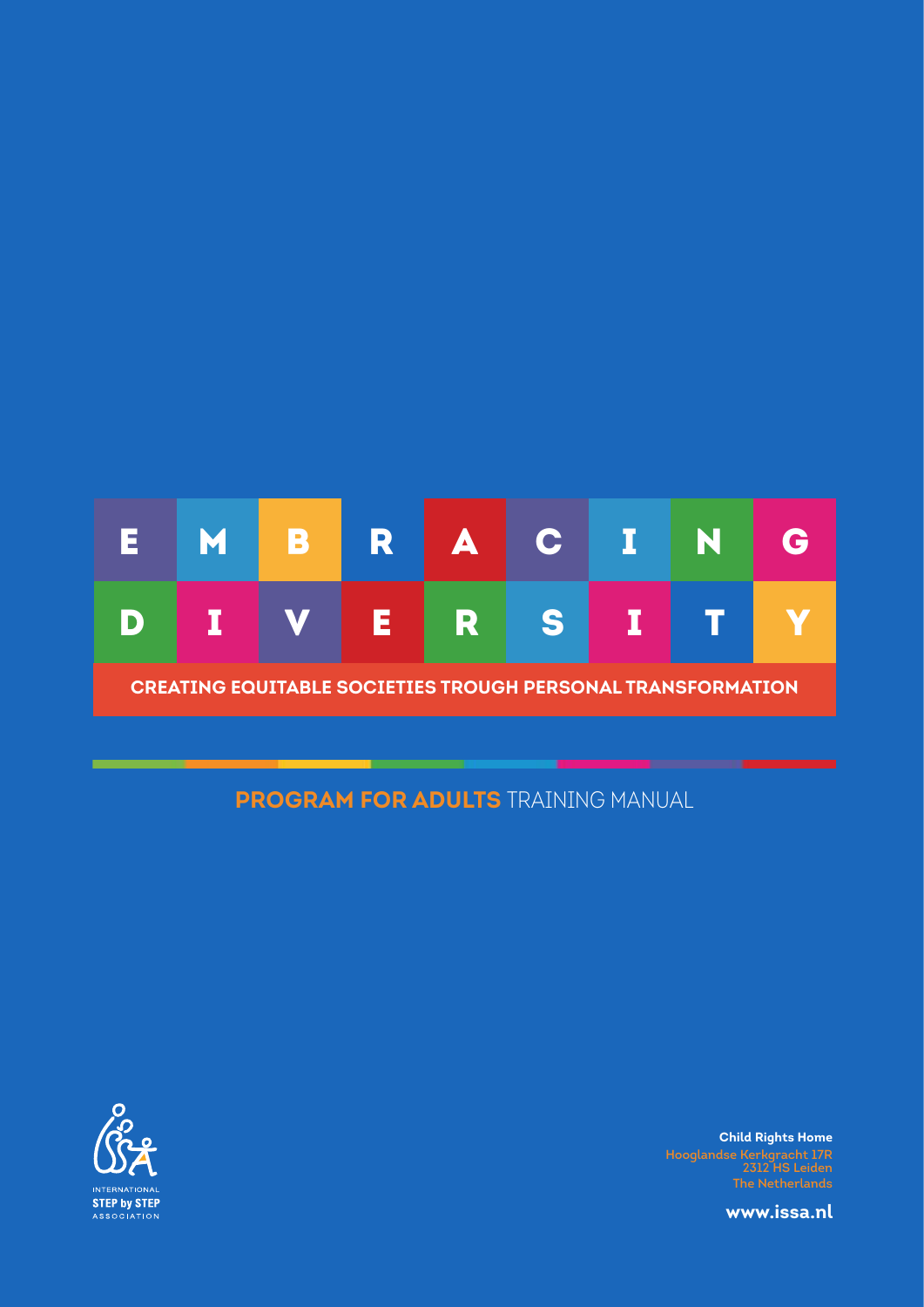# **CONTENTS**

**1**

| <b>PREFACE</b>         |    |
|------------------------|----|
| <b>ACKNOWLEDGMENTS</b> | 12 |

**15**

**17**

# **Introduction A. Overview of the Training Manual**

| a. Purpose of the Manual                          | 17 |
|---------------------------------------------------|----|
| b. Structure of the Manual                        | 17 |
| c. Symbols Used in the Manual                     | 17 |
| <b>B. Overview of the Training</b>                | 18 |
| <b>Structure of the Training</b>                  | 18 |
| Aims, Goals and Expected Outcomes of the Training | 19 |
| Trainer Logistics                                 | 20 |
| Training Basics                                   | 20 |
| Trainer Roles and Skills                          | 22 |
| Cross-Cultural Facilitation Skills                | 22 |
| General tips and Cautions for Trainers            | 24 |

| <b>Conceptual Framework</b>                            | 31 |
|--------------------------------------------------------|----|
| A. Areas of Understanding                              | 33 |
| B. Overview of Theoretical Foundations of the Training | 35 |
| C. Definition of Terms                                 | 36 |
| D. Trainer Agendas                                     | 37 |
| Agenda Module I                                        | 37 |
| Agenda Module II                                       | 38 |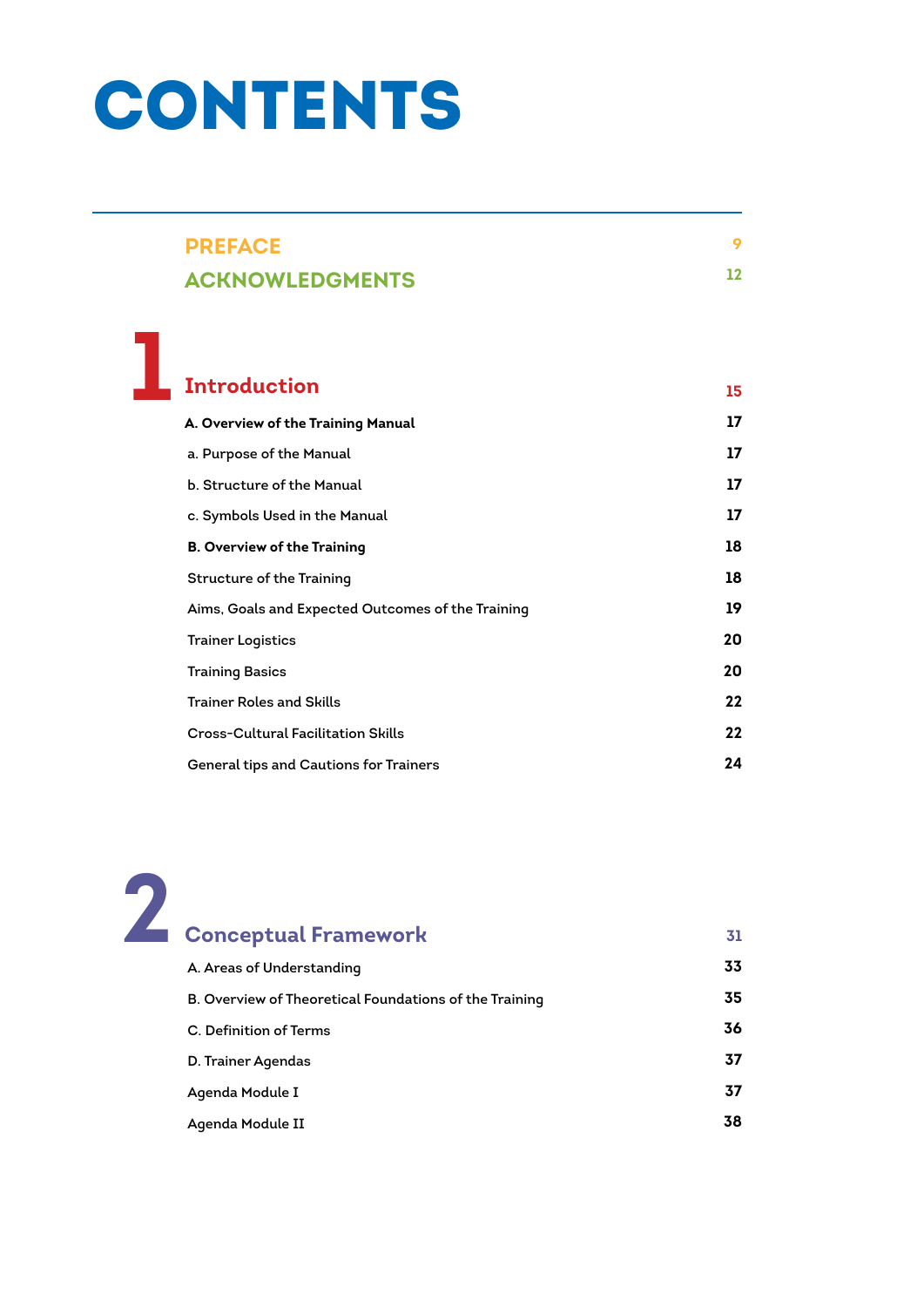**Module One – Building Critical Consciousness Agenda Module I 3 41 43**

**Module Two – From Reflection to Action Agenda Module II 4 131 133**



| <b>References and Resources</b>   | 189 |
|-----------------------------------|-----|
| <b>Sample of Training Agendas</b> | 191 |
| Quotes                            | 198 |
| References                        | 200 |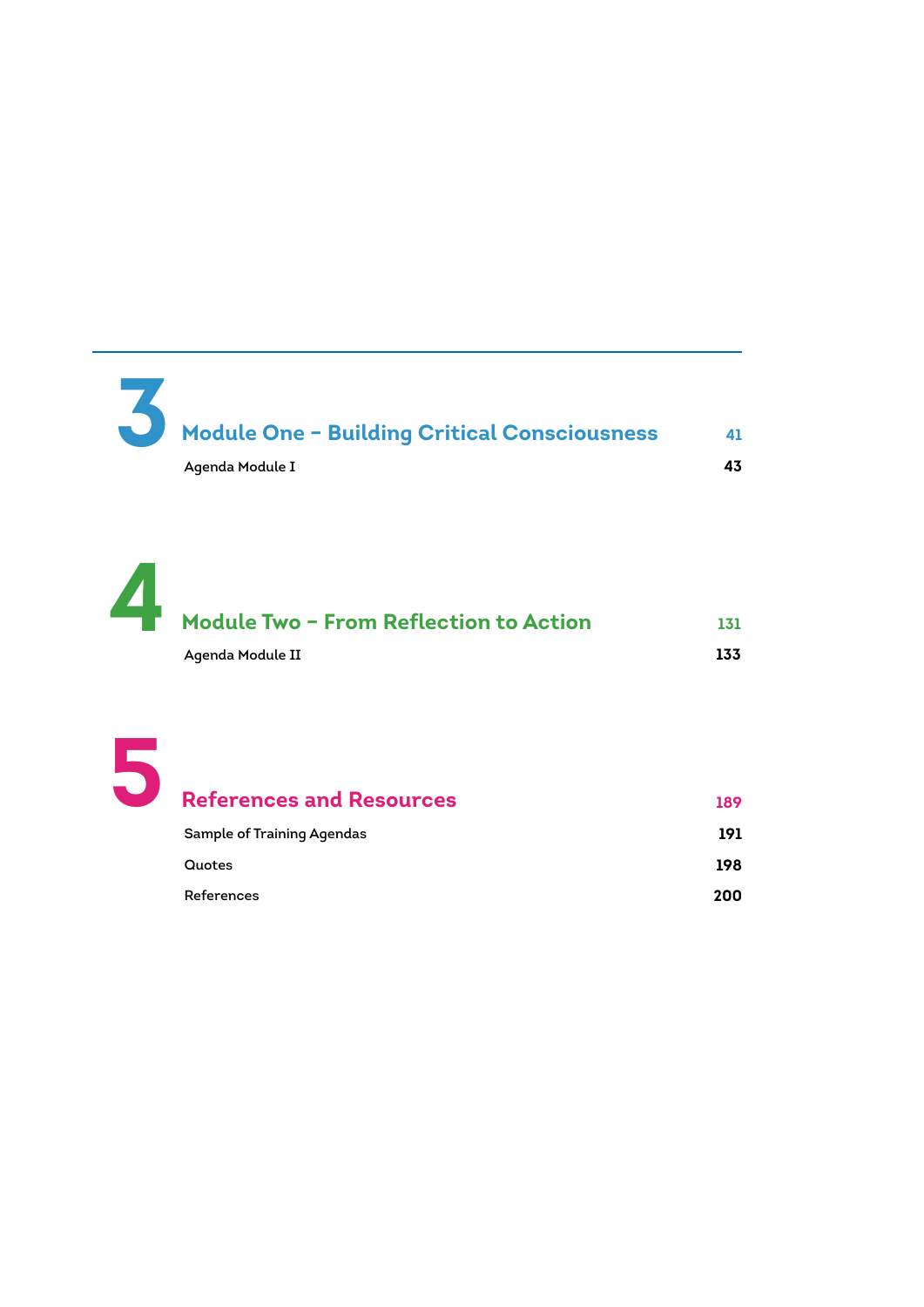# **INTRODUCTION**

CHAPTER 1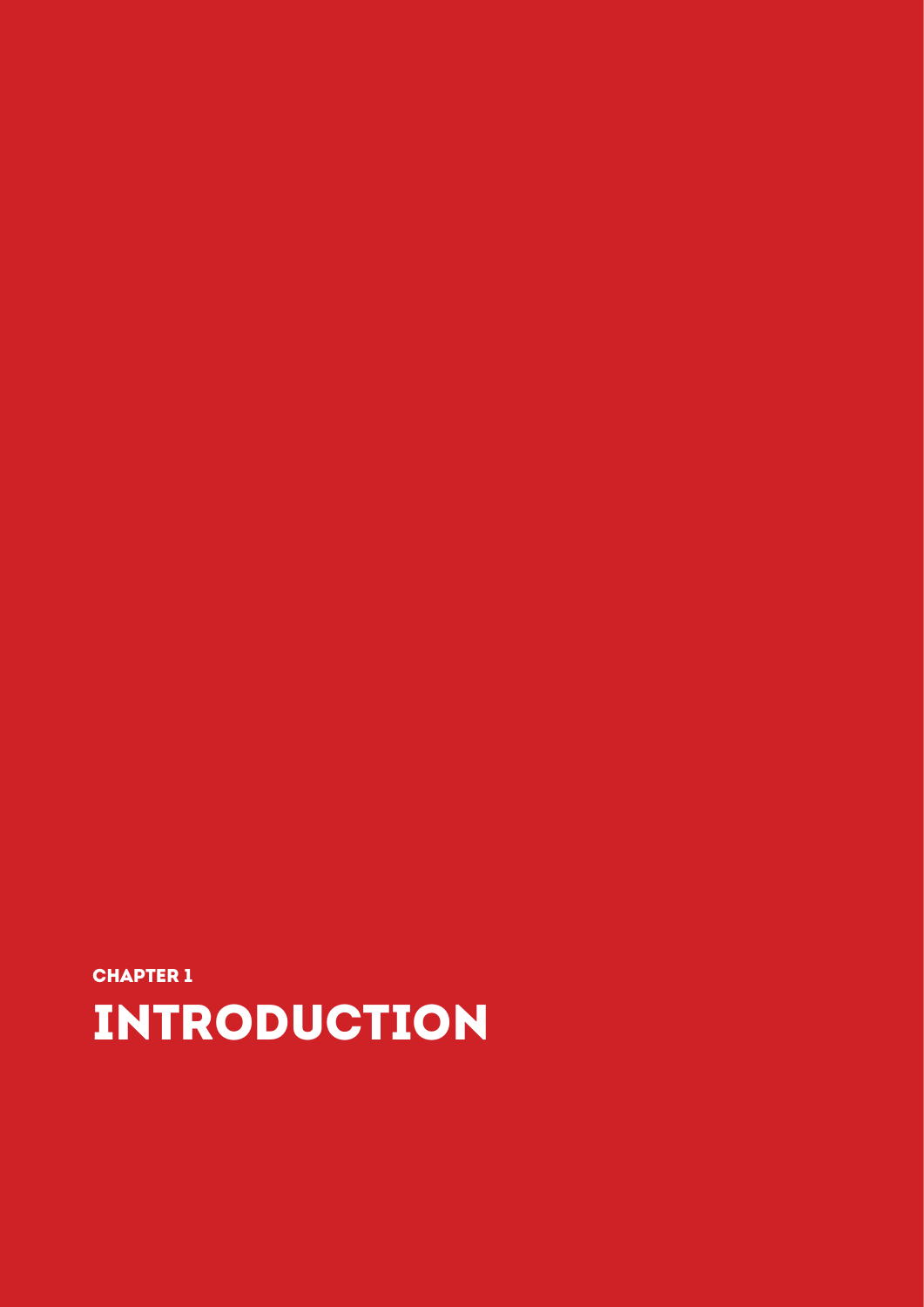# **A. OVERVIEW OF THE TRAINING MANUAL**

This Manual presents background, theory, and activities needed to conduct "Embracing Diversity – creating Equitable Societies trough Personal Transformation, training for adults", specifically for those whose everyday work affects the lives of children directly or indirectly. In spite of the fact that the main target group for the training are professionals working in and for early childhood services, with small adaptations some activities can be used also with other target groups such as policy makers, activists, journalists, police officers and the others who may not affect children directly, but do influence environments they are growing in.

# **a. Purpose of the Manual**

The **purpose** of the Manual is **to provide the theory, content, strategies, and materials trainers can use to deliver two modules of the training.** Each workshop or module is designed to be three days in length.

# **b. Structure of the Manual**

In this Manual, you will find the following major sections:

#### **Preface and Acknowledgements**

#### **Section I: Introduction**

- purpose and use of the Manual
- trainer logistics

#### **Section II: Conceptual Foundation**

- areas of understanding
- overview of theoretical foundation
- definition of terms
- trainer's agendas Module 1 and Module 2

#### **Section III: Module One – Building Critical Consciousness**

• divided into three days of training

#### **Section IV: Module Two – Reflection to Action**

• divided into three days of training

#### **Section V: Support Materials**

- quotes
- additional training agendas
- web-sites and other references

# **c. Symbols used in the Manual**

The following **symbols** are used throughout this Manual**:**



Handout

Materials Required

**Suggested** Time/duration

**Organization** of the room

Reflection journal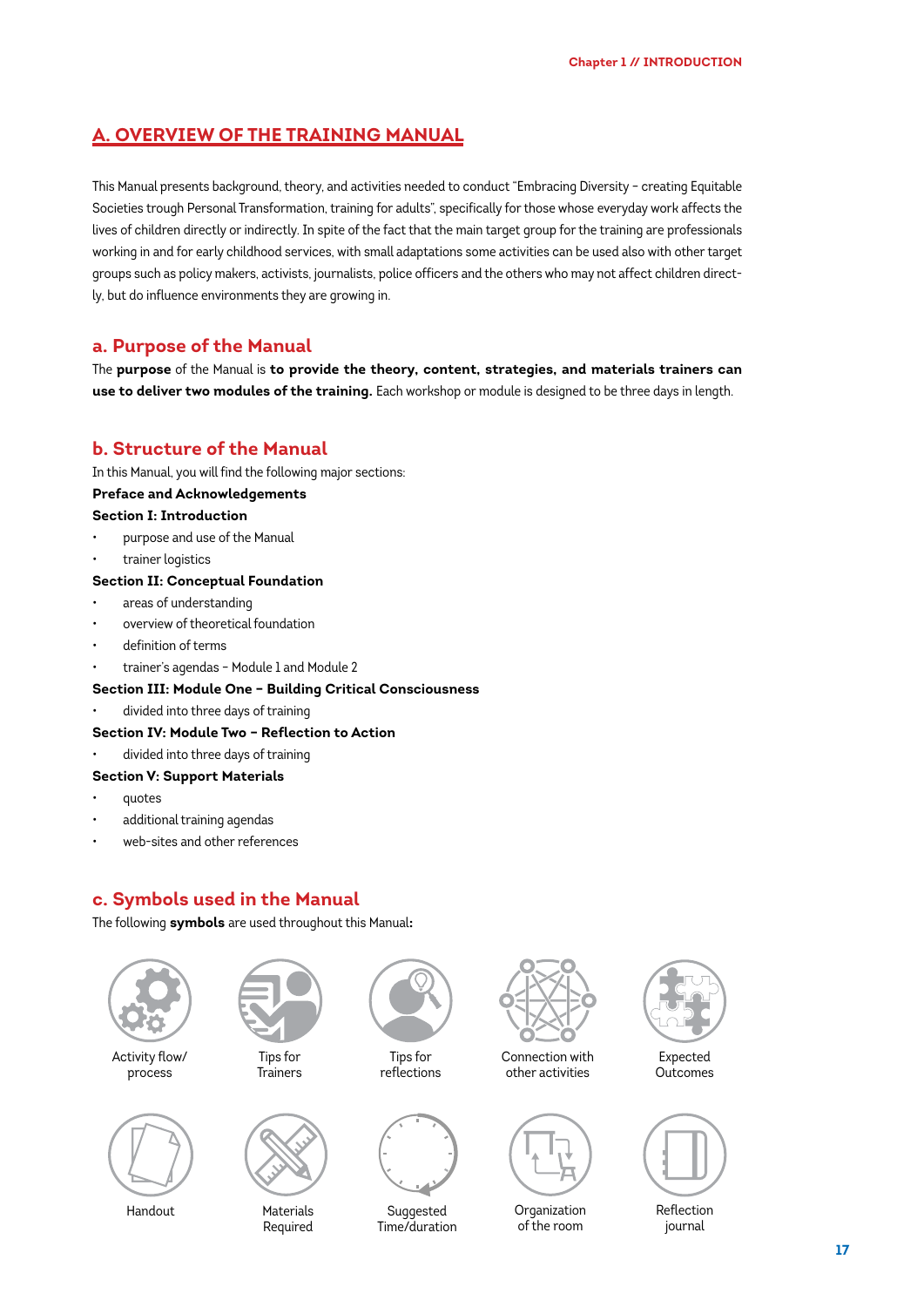#### **Other Symbols Related to Workshop Activities**

Each major activity has a symbol which shows trainers the **FOCUS** of the activity, whether it be 'naming,' 'voicing,' or 'building allies.' Often activities have a major focus and a secondary focus.

For example, in this activity the primary focus would be ' naming ,' with the secondary focus 'voicing.'



Other symbols which are found in this Manual identify the **LEVEL OF RISK** associated with particular sessions; that is, there are some activities which can - and do - elicit strong emotional reactions from participants. Those activities that are most likely to do so are designated 'high risk' activities. These symbols appear on the Trainer's Agenda that provides an overview of both Modules.





The Trainer's Agenda (at the end of Section II) shows the major activities with the corresponding level of risk. However, **trainers should remember that it is sometimes difficult to predict how participants will react to certain activities.** For example, an activity that is designated as moderate risk, could be a high risk activity with some groups and a low risk activity with other groups. The risk indicators should be viewed by trainers as guidelines.

# **B. OVERVIEW OF THE TRAINING**

#### **Structure of the training**

The whole training consists of two interconnected parts:

**a. Enriching theoretical knowledge**: Understanding of concepts such as culture, social/cultural differences, mechanisms of dealing with diversity, multiple identities development, social justice concepts (understanding the mechanisms which produce social inequality and support oppression, understanding of equity and equality and their manifestations in various aspects of life), as well as the idea of own role in changing the existing state of affairs (activism and alliances).

**b. Improving skills** necessary to work in and for diverse context (deconstruction of stereotypes and prejudices, development of intercultural sensitivity, intercultural communication, taking responsible actions, and making a commitment to the process of building capacity for personal, professional and institutional transformation.)

The training program is three folded: it is a **training program** because it is aiming to improve curricula and the way of working with children; it is **educational** because it increases the level of knowledge and understanding of social justice and diversity issues, and empowers and mobilizes educators and other participants to advocate for the rights of children and against any kind of discrimination and exclusion; and it is a **developmental program** because it influences changes in attitudes and behaviors in participants – new solutions for old problems are explored and created.

The training begins with a three day workshop (*Module 1 - Building Critical Consciousness*) which uses dialogue and problem-posing to help participants name and voice issues related to prejudices and oppression. Module 1 also introduces participants to the concept of alliance building (acting as allies).

The second three day workshop (*Module 2 – Reflection to Action*) not only builds on naming and voicing, it also emphasizes the strategies and personal commitment needed to take personal and institutional action.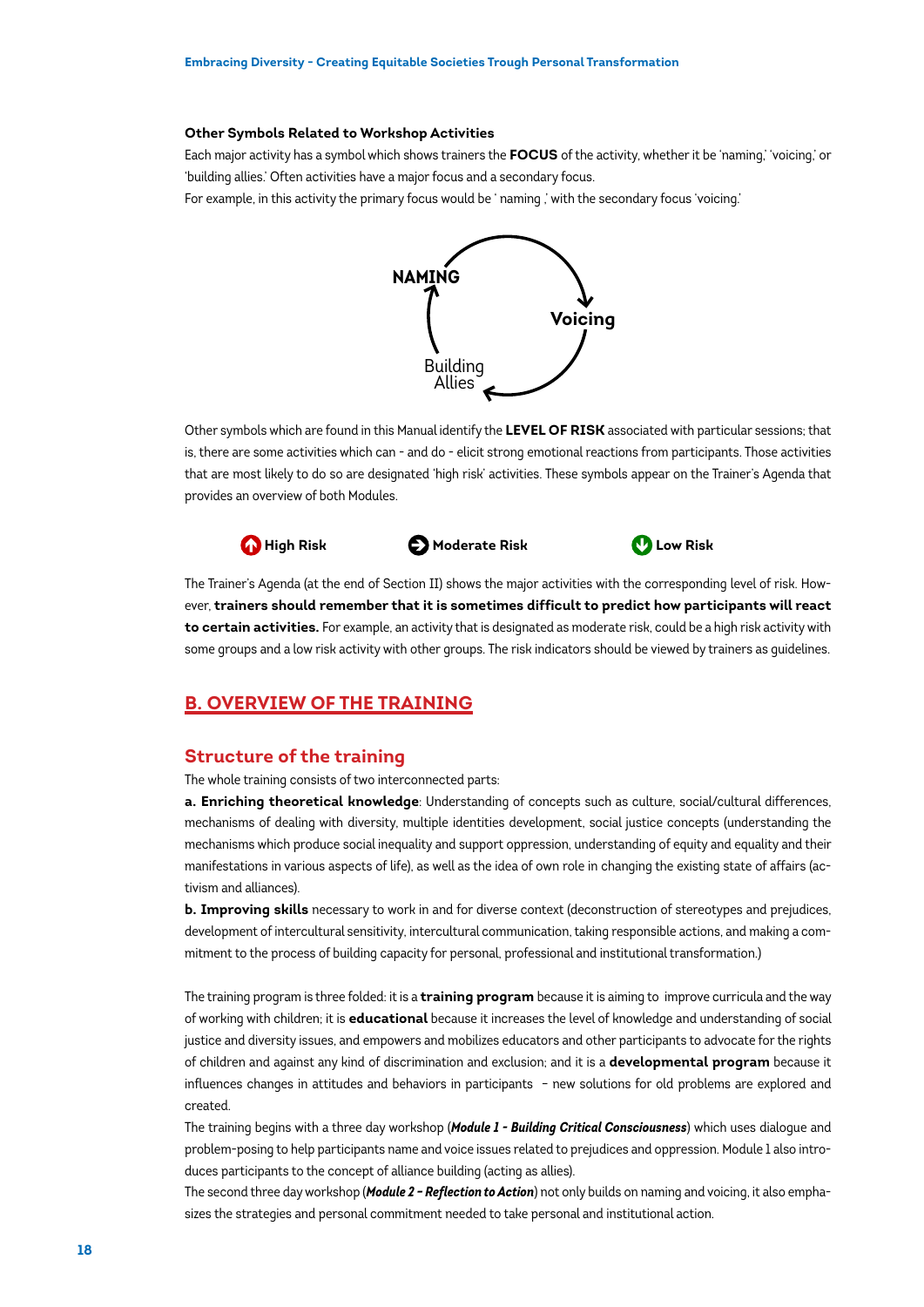# **Aims, goals and expected outcomes of the training**

#### This training has the following **main aims**:

- a. To increase the level of sensitivity in participants for the issues of discrimination and its effects on young children and their prospect in life;
- b. To motivate participants to create a positive change in their own work and the culture of institutions and services they work in;
- c. To empower the whole institution/service to take a proactive stand, to actively address problems and become more inclusive and supportive to children, their families and also the workforce.

The *main objectives* of the training can vary depending on the target group, but usually they are the following:

- Getting theoretical overview and knowledge about most relevant concepts related to diversity, equity and social justice<sup>.</sup>
- Building critical consciousness trough:
	- naming reality in clear and concrete way, identifying the real problems in society
	- Voicing, speaking out on issues, ideas and feelings that effect one's personal and professional life;
	- and building allies
- Acquiring skills necessary to work in and for diverse context; to promote respect for difference and diversity and to integrate equity principles in everyday work.
- Building better understanding between different stakeholders: exchanging ideas, perspectives, learning about differences and similarities between them and supporting each other in the process of personal transformation.

#### **Outcomes** of the training;

Participants will:

- increase their knowledge, understanding, and sensitivity of mechanisms which perpetuate and maintain systems of domination and inequality.
- Increase their capacity for change and make a commitment to the process of building capacity for personal, professional, and institutional transformation towards more inclusive and justice environments.

#### **Outcomes for Module One – Building Critical Consciousness**

#### **Participants will:**

- 1.1 develop their understanding of the role of 'naming' as a first step to dealing with injustices,
- 1.2 understand effects of discrimination and oppression,
- 1.3 recognize different levels of responsibility in the perpetuation of systems of discrimination and oppression,
- 1.4 gain a deeper understanding of the forms of oppression, and privileges
- 1.5 recognize strategies that will assist in transforming their personal and institutional environments.

#### **Outcomes for Module Two – Reflection to Action**

#### **Participants will:**

- 1.1 gain an increased understanding of stereotyping and will develop the skills to deconstruct stereotypes,
- 1.2 gain deeper understanding of mechanisms that support or interfere with opening to otherness,
- 1.3 learn how to voice problems and build allies,
- 1.4 learn how to apply strategies that will assist in transforming their personal and institutional environments. Every session also has its specific outcomes which are listed in the Manual.

The whole training and sessions build up on the existing knowledge and expertise of participants, and follow the **"Point of Choice" model**<sup>2</sup>  **and experiential learning supported by the segments of Transformative Dialogue Process** (Ada and Campoy, 1998).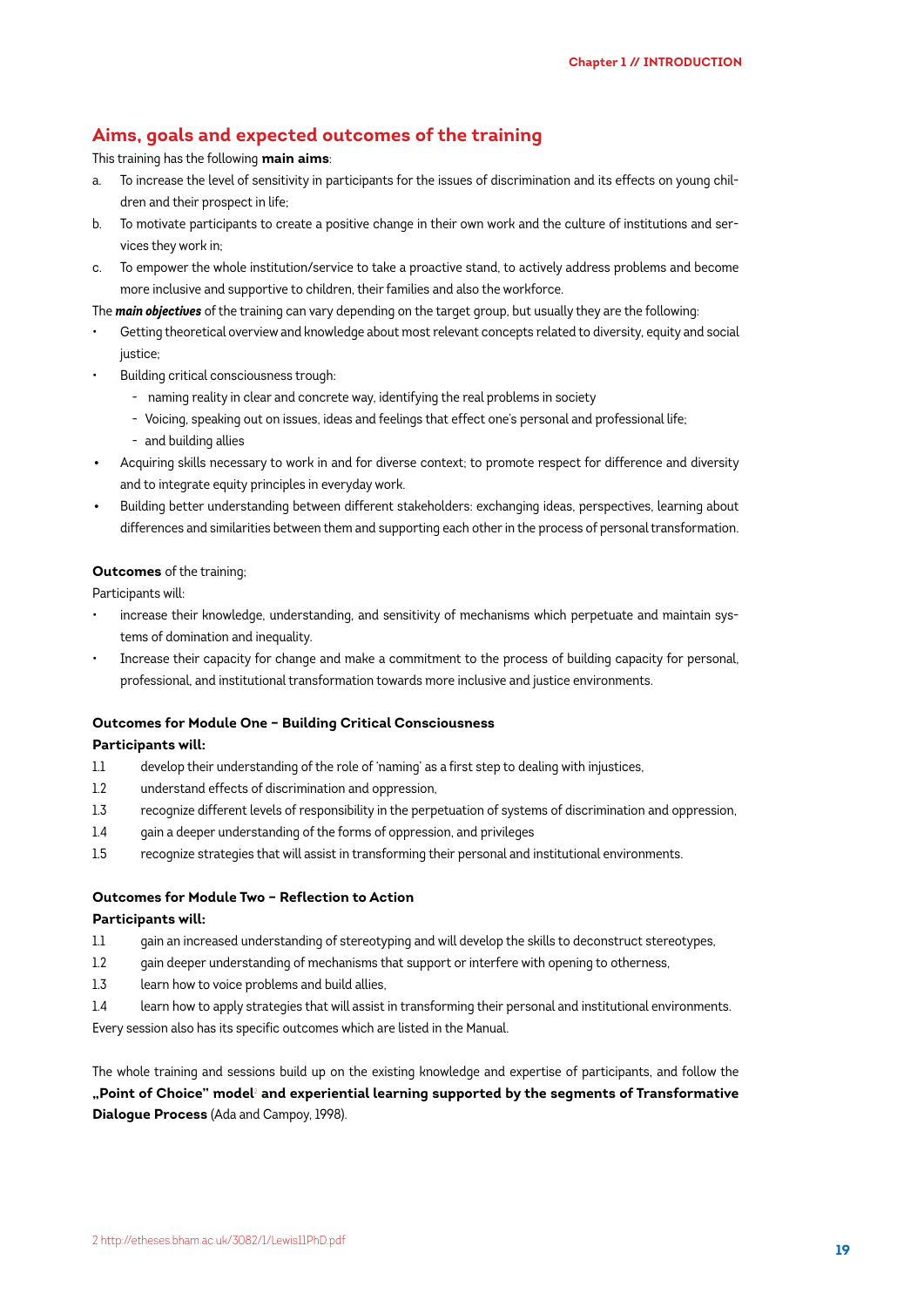# **Trainer Roles and Skills**

#### **Roles of a Trainer**

It can be said that trainers have three roles: planner, presenter, and facilitator.<sup>3</sup> A trainer needs to be an expert in all of these roles.

**Planners** establish the desired outcomes before the workshop and then implement a plan of action to achieve those outcomes with the participants. Much of the planning has been done as is evidenced by this Manual. However, it is important to review this Manual and adapt the workshop sessions as required.

**Presenters** inform, motivate, entertain, and describe. Presenting is largely a one-way communication where the expert presenter transmits information to the audience. Presentations are supported by visual aids that assist in communicating theory and supporting information. Presenters usually answer questions, rather than ask them.



#### **TIPS FOR TRAINERS**

**This Manual do not contain Power Point Presentations. However, mini lessons from the sessions can be used for developing PowerPoints.**

**Facilitators** ask questions and elicit different points of view from the group. Rather than having predetermined outcomes, or perceiving oneself as the expert like the presenter, the facilitator provides

the processes that support the participants as they process information about a particular problem or issue. Their visual aids, such as the flip-chart, are intended to record ideas, not to inform, or change behaviour. Facilitation is a way of providing leadership without dictating specific results. It includes listening closely to what is being said verbally and non-verbally, clarifying with the participants their intent, and keeping track of and recording the information generated by the group.

As stated by Jacquelyn Valerie Reza:

*Facilitating is an art. It requires the individual to know the content (theory) intimately. The presenter must be able to intervene at any point in the workshop and be able to apply the theory. A facilitator must have as much "free energy" as possible to continually "feel" and "assess" the group. Where do they need to go*  within the context of the workshop being presented? Are they at the beginning of *the journey? Have they already done other workshops? Are they resistant? How are they resistant? Are they angry? Open? Closed? Where are they "stuck?" How do you assess these points, process them, and also create an environment where people can feel safe enough to do some self evaluation? The process is continual and the success of the workshop depends on your ability to work the emotional component and deliver the theory to substantiate the emotional work done. In addition, the facilitator must be able to assess their own personal emotional level, keep it in check, and while at the same time assess the emotional level of the group and "work" the group.*

#### **Cross-Cultural Facilitation Skills4**

The following skills and attributes have been identified by various trainer of trainers (Ruben, Bennett  $\delta$  Bloom) as being associated with effective and competent cross-cultural facilitator skills/characteristics.

**Respect –** The ability to express respect for others is an important part of effective communication. All people like to believe and feel that others respect them, their ideas, and their accomplishments. However, it is sometimes difficult to know **how** to communicate respect to persons from other cultures.

**Tolerating Ambiguity –** This refers to the ability to react to new, different, and at times unpredictable situations **with little visible discomfort or irritation**. Excessive discomfort often leads to frustration and hostility, which is not conducive to effective interpersonal relationships with persons from other cultures. Learning to manage the

3 - This section is adapted from J. Reza's Education For Social Justice: A Program for Adults which, in turn, references the work of Bloom and Bens.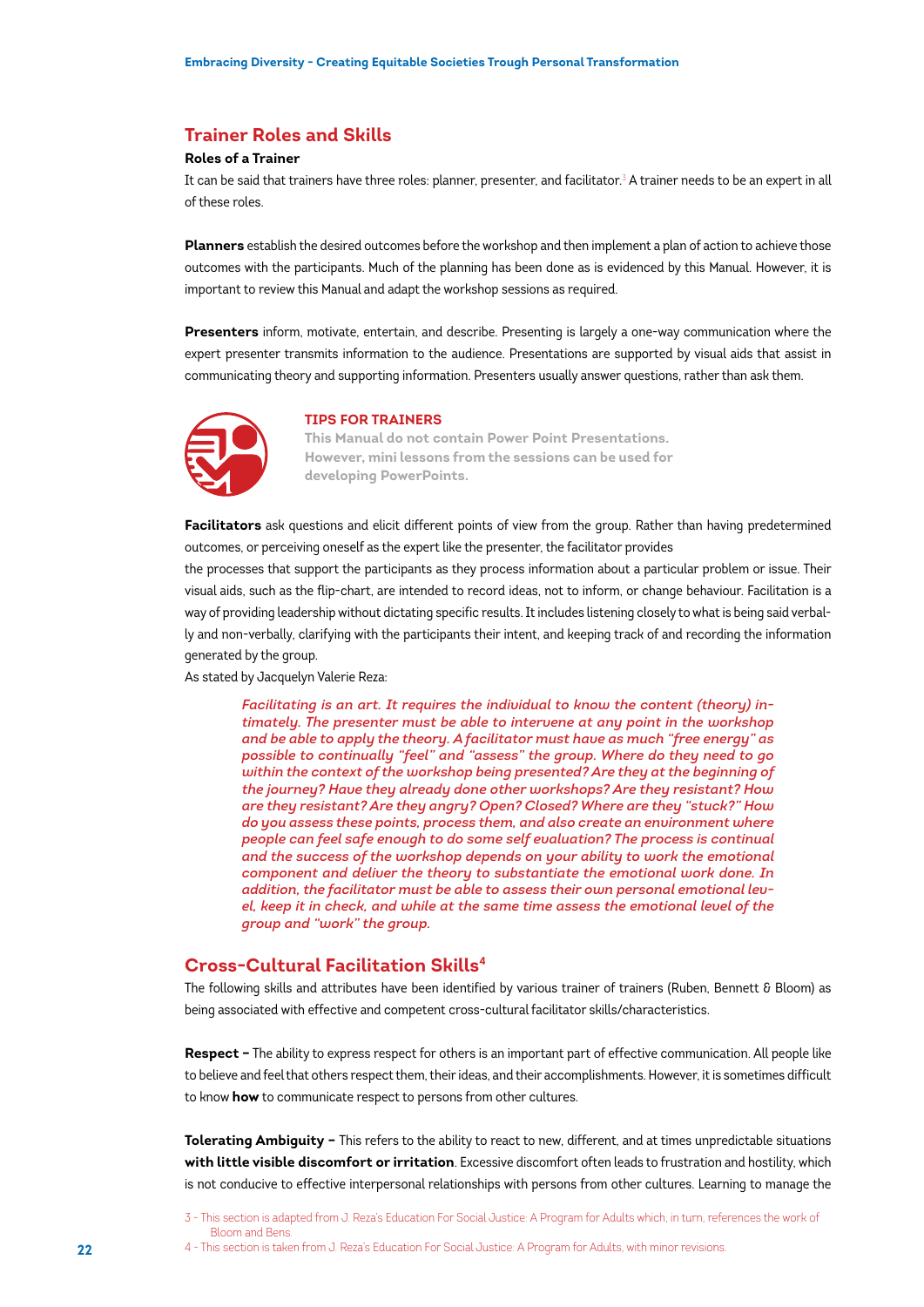feelings associated with ambiguity is a skill associated with adaptation to a new environment and relating effectively to people who have different sets of values.

**Relating to People –** Many Western people, concerned with "getting-the-job-done," are overly concerned with the task side of their intent. In transferring skills and knowledge to persons in another culture, it is important to transfer the skills and knowledge in such a way that people feel a part of the completed project and have benefited from being involved. Too much concern for the task and neglect of the person can lead to their failure to learn the knowledge and skills you wish to transfer.

**Being Non-judgmental –** Most people like to feel that what they say and do is not being judged by others without having the opportunity of fully explaining themselves. The ability to withhold judgment and remain objective until one has enough information requires an understanding of the other's point of view and is an important skill.

**Personalizing One's Observations –** Different people explain the world around them in different terms. It is incumbent on each of us to realize that his or her knowledge and perceptions are valid only for self and not for the rest of the world. Thus, one should be able to personalize observations, be more tentative in conclusions, and demonstrate a communication competence with what is "right" or "true" in one culture is not "right" or "true" in another. As one author said, "This is my way. What is your way?" There is no "the" way."

**Empathy –** This is the ability to "put yourself in another's shoes." Most people are attracted to and work well with facilitators who seem to be able to understand things from their point of view. The empathetic facilitator will have the capacity to sense how participants are doing and to respond appropriately. Such a facilitator will also appreciate the participants' anxieties and difficulties as well as sense of accomplishment.

**Persistence/Patience –** This is an important skill for effective cross-cultural communication for a variety of reasons. In every program there will be delays, logistical problems, and other issues that challenge the facilitator. Be aware that you may not be able to get things done immediately; however, with patience and perseverance, the task can be accomplished. Most importantly, trainers must be patient with participants whose style and pace in acquiring key concepts and skills may not be congruent with the facilitator's expectations. Encourage participants to be patient with the process!

**Cognitive and Behavioral Flexibility –** This is the ability to adjust your expectations and learning activities to the participants' diverse needs, learning styles, and responses to activities. Certain activities may be effective with one group and not with another. Being flexible enough to respond effectively to the group dynamics and the learners' experiences may require new conceptual explanations.

**Personal Self-Awareness, Strong Personal Identity - Facilitators are often challenged by participants;** therefore, it is important for them to be confident in their own identity and to possess a high level of self-awareness. This will allow them to serve as models for participants, be more open and honest in their relationships with them and be more effective.

**Cultural Self-Awareness –** This ability addresses the need to understand the role of culture in the formation of one's own values, beliefs, patterns of behavior, and problem-solving orientation. It also means being aware of one's own uniqueness as well as one's similarity to the prevailing cultural norms. Competent facilitators will be aware of the influence of their own culture on who they are and will be able to teach this concept to others.

**Enthusiasm and Commitment (Passion) –** Facilitators inspire others through communicating their sense of enthusiasm and passion for their subject matter and a spirit of commitment to the pursuit of cross-cultural knowledge and skills.

**Interpersonal Sensitivity/Relations –** This is the skill of being adept at interpersonal relations and especially being sensitive to the needs and concerns of the participants. Facilitators must be able to relate well to the wide variety of individuals who comprise the workshop's community. They must also be skilled at working with other facili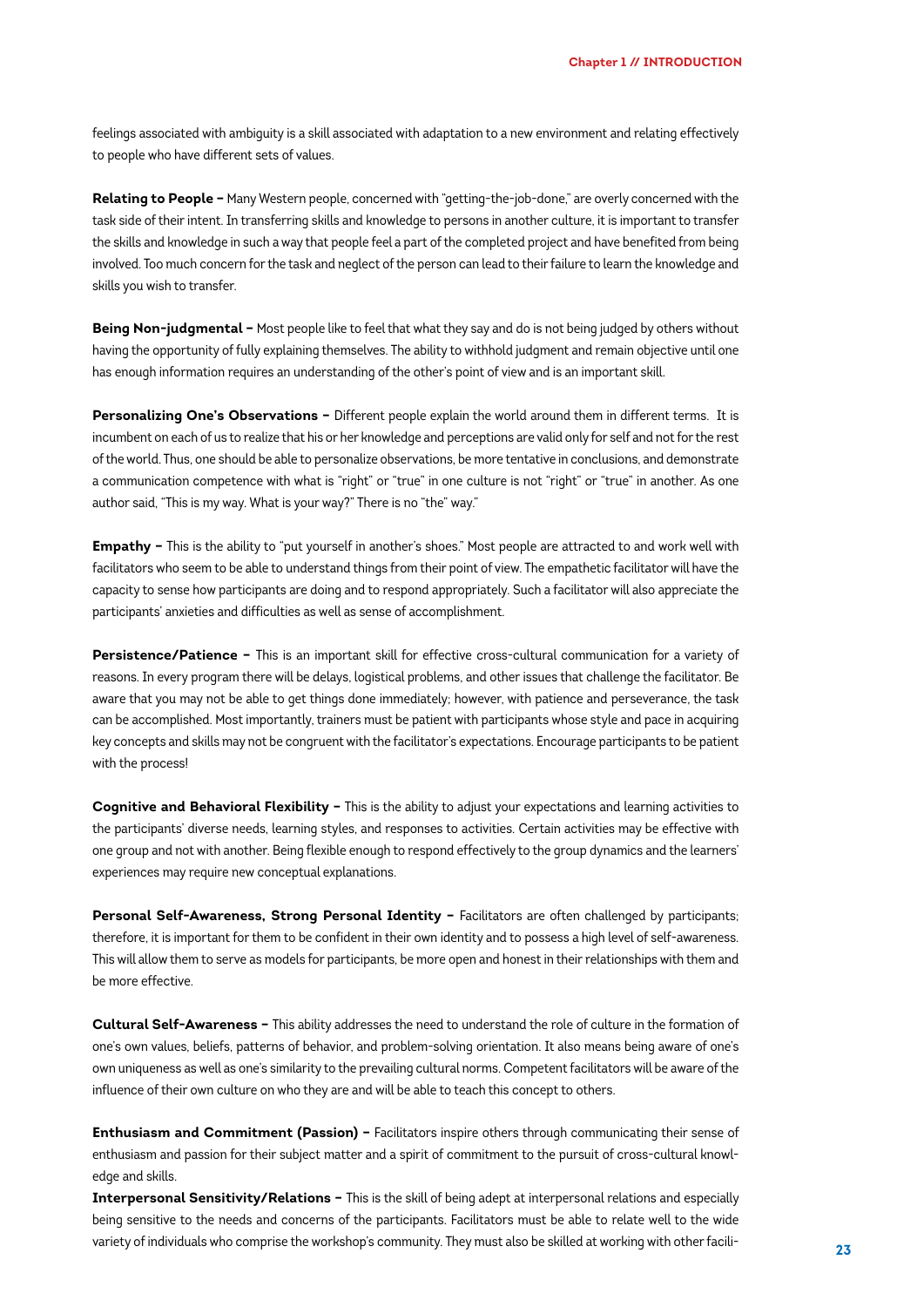tators, resource people, community volunteers, and administrators who are involved with the program.

**Tolerance of Differences –** The ability to tolerate differences (e.g., in values, beliefs, behavior) is one of the hallmarks of the effective sojourner. This quality also characterizes the competent facilitator. This trait will frequently be tested by participants who do not fit the norm, by colleagues with different perspectives regarding facilitating and training, or by the inevitable "petty bureaucrats" with whom facilitators must interact.

**Openness to New Experiences (Risk Taking) and People –** An authentic openness to new experiences and people is a quality that leads many into the cross-cultural field and is an important attribute for the development of cross-cultural learning. The competent facilitator will be motivated by this authenticity and will communicate that openness to participants in patterns of thought, feeling, and action.

**Reflection –** This is the ability to see ones self as a lifelong learner who regularly reflects on their own personal and professional growth. Through engaging in a personal debriefing, they will ask themselves and others, "What went well? What did not go well? What could one do differently next time?" They seek out candid feedback from participants and other facilitators on ways to improve the art of reflection.

**Sense of Humility –** This is the skill and ability to first acknowledge that there is much to learn about cross-cultural phenomena. This facilitator will also appreciate that facilitating is not a perfect science, that creativity in design and technique is still possible and desirable, and that future research and evaluation will have much to reveal about the cross-cultural experience. This sense of humility stems from the facilitator's deep respect for the intricate and varied nature of cultures. They approach the learning process with this sense of humility.

**Sense of Humor –** This attribute can help facilitators and participants more effectively cope with the stresses and pressures of learning associated with doing this work. By being able to laugh at themselves (both facilitators and participants) and at the peculiarities of cross-cultural issues, the competent facilitator can help break the tension and maintain the participants' enthusiasm.

#### **General tips and Cautions for Trainers**

This Manual has been developed as a starting point and it provides the content and processes you need to deliver the training. However, as you develop your own knowledge base and continue your own work, you will find ways to enrich the training. You will also fine-tune the training to suit the understanding, needs, and issues of each particular group of participants. These are general tips and cautions for trainers, but each session also has specific tips.

#### **1. Adaptation**

As we stated before, there may be times when some adaptation is need and appropriate based on the historical context of the geographical area of the participants; in particular, the political, cultural, nationalistic, religious, class, gender, sexual, and other social issues/oppressions of the area. Adaptations should and could be made also depending of the profession of participants and also a composition of the group. For example if you work with social workers, or police officers or activists you will need to adapt content and examples in the training. Or if you work with mixed groups with participants representing target and non – target groups you will have to focus more on building alliances and introducing activities which will provide them with the opportunities to hear and understand each other in a constructive manner.

The best way to make adaptations is in consultation with your co-trainer and/or other peer trainers. In the Manual in the section V we are offering samples of different types of agendas.

#### **2. Balancing Theory and Activities**

In delivering the sessions, you will be using a combination of presenting theory (mini lessons), facilitating and processing activities, then linking the processing back to the theory. Overall, theory should comprise approximately 35% of the session, with activities and processing comprising approximately 65%. This combination of theory and activities balances the cognitive and affective aspects of the work. When presenting theory you always need to connect it with the real life examples as well as with examples from the session. Never present theory as an academic lecture.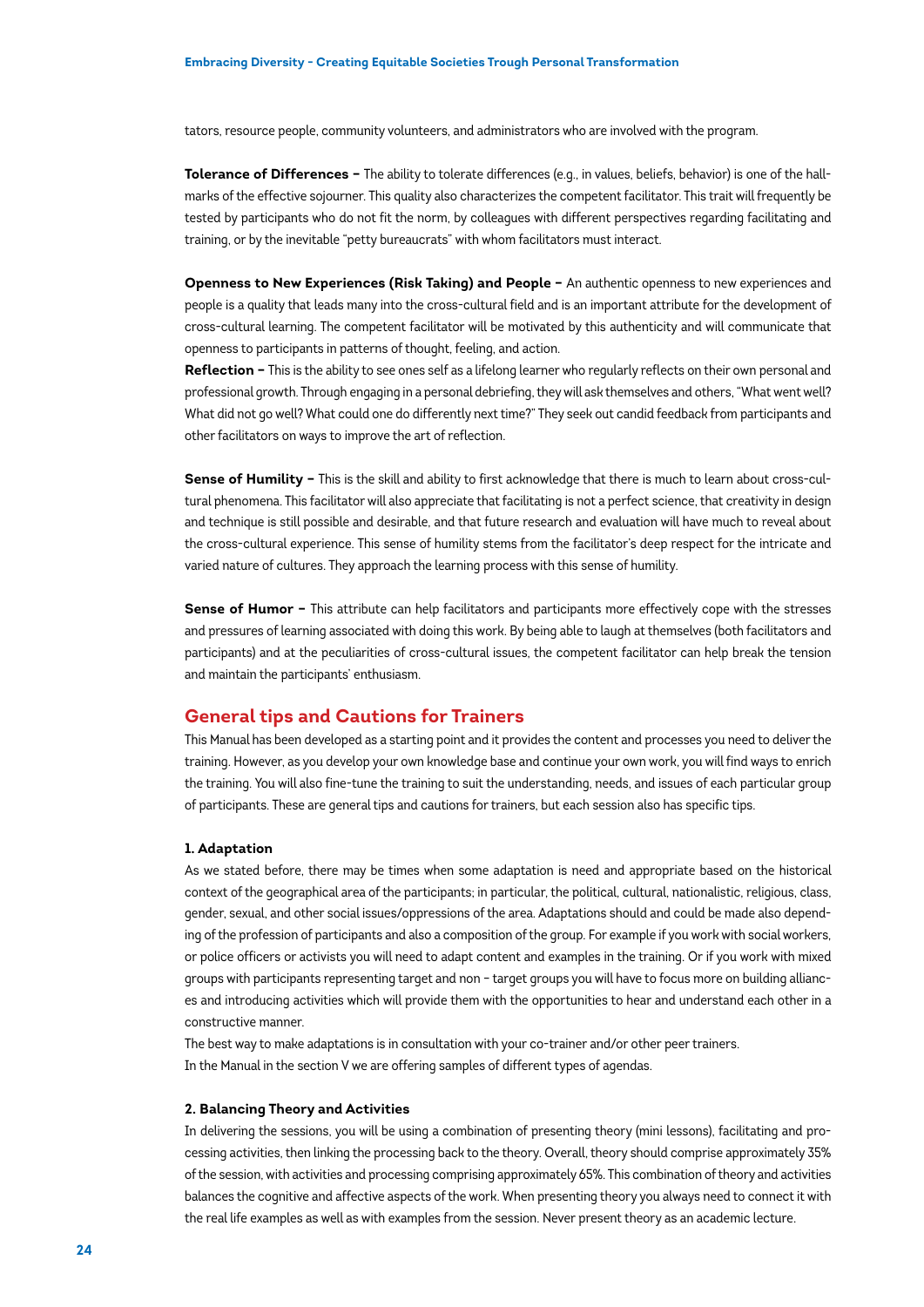

## **Never, Ever (50 mins)**

- a. Before this session you and your co-trainer have to prepare the following.
	- Write the various forms of oppression on separate strips of paper (you can cut some A4 paper in half for a strip): Ageism, Sexism, Classism, Racism, Heterosexism, Religionism, Able-bodism, Sizeism, Linguicism, etc.
	- On chart paper, write a model sample of how an 'I' statement is put together. For example: 'As members of the target group for the Oppression of \_\_\_\_\_\_\_\_ I would like for you to Never, Ever say (or do) \_\_\_\_\_\_\_\_\_\_\_\_\_\_\_\_\_\_ again because it makes me feel \_\_\_\_\_\_\_\_\_\_\_\_\_ and I would like to be treated as an equal human being.'
	- On another piece of chart paper, write a model sample of an 'I' statement for someone in the non-target group who can be an ally. The ally 'I' statement can be said expressing mutual understanding of the other person's needs and feelings: 'As Allies to the oppression of \_\_\_\_\_\_\_\_\_, we promise to Never, Ever say (or do) \_\_\_\_\_\_\_\_\_\_ because we know that it makes you feel \_\_\_\_\_\_\_\_\_\_\_\_\_ and you would like to be treated as an equal human being.'
- b. Place the oppression sentence strips in a circle at the center of the room. Ask participants to go and stand next to a form of oppression sentence strip that they find themselves as members of the target group. Ask them to choose the one that seems to be the most significant for them. Let them form the group around each oppression.
- c. Tell each group to take 15 minutes to come up with a list of 10 actions or statements that you want your oppressors to 'Never, Ever' say or do again and to write them on flipchart paper.
- d. Put your flipchart papers on the wall and organize a gallery walk so that everybody can read what each group has to say.
- e. Ask participants to go back to their groups and take 10 minutes to come up with one 'I' statement they will ask the oppressors to 'Never, Ever' do again. (Note: the trainer shows and explains a model with chart paper on how to write 'I' statements.)
- f. Ask all the participants to stand to form a Circle of Alliance.
- g. Ask each group to come to the center of the circle and say out loud in a joint voice their 'I' statement.

**PROCESS AND STEPS IN THE ACTIVITY (INCLUDING QUESTIONS FOR REFLECTION AND MINI LECTURES)**

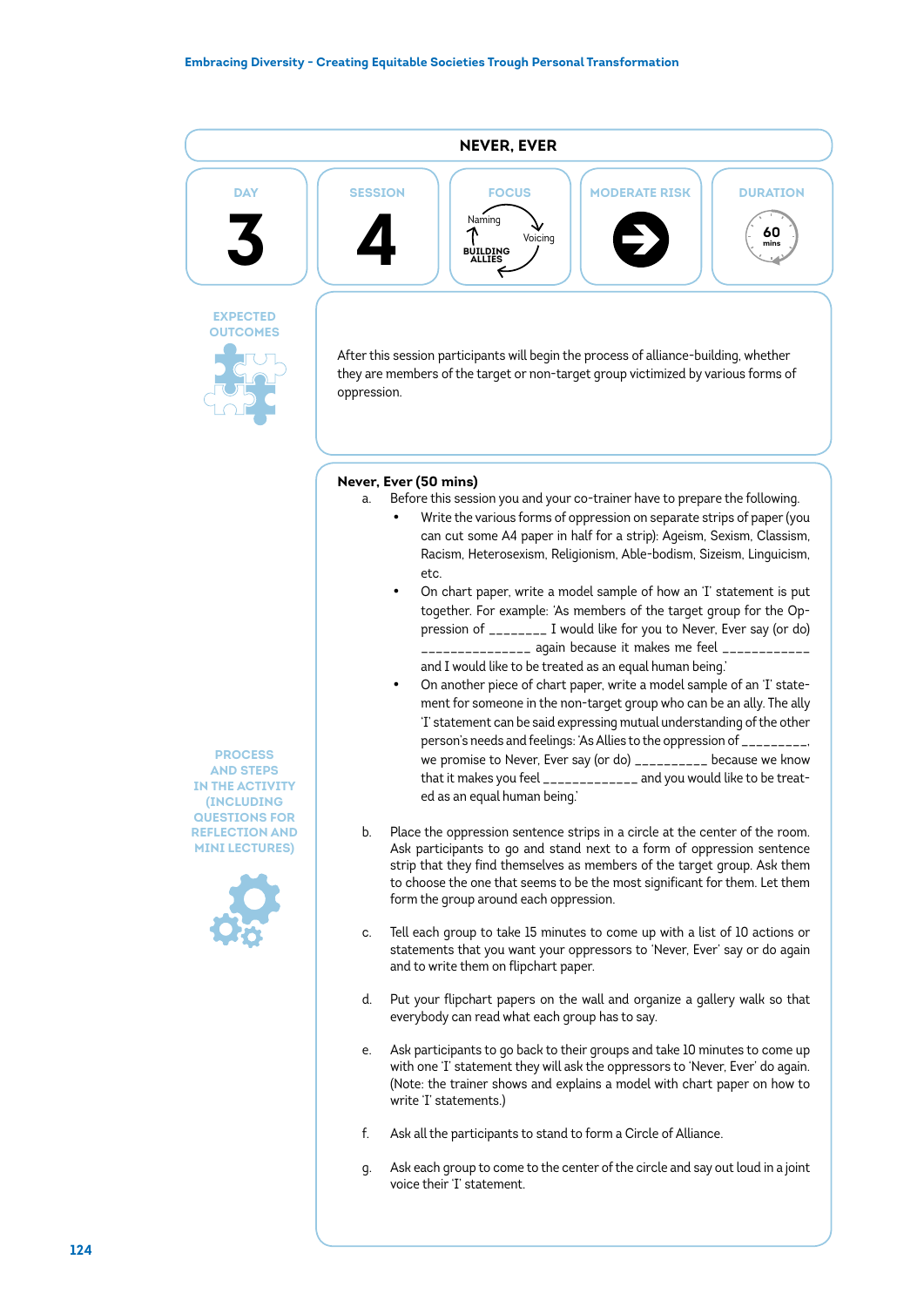**PROCESS AND STEPS IN THE ACTIVITY (INCLUDING QUESTIONS FOR REFLECTION AND MINI LECTURES)**



#### **GUIDELINES FOR THE REFLECTION PROCESS**



**TIPS FOR TRAINERS/ FACILITATORS**







**MATERIALS FOR THE SESSION**



- h. After each statement, give a few minutes to the Circle of Alliance to think about the way they want to respond, following the template of the non-target group. When they are ready, they answer in a joint voice.
- i. Thank each group for their participation and close with any questions or answers participants may have. If you have time, you can do at least one game involving trust of others. The following may serve well: one player lets himself fall backwards and is caught by another player. Or, one player stands in the middle of a circle (about 1.5 meters wide) and falls in one direction and is caught by the others in the circle. They push that player back in a new direction, like a spinning top or pendulum. The goal would be to encourage trust, courtesy and gentle handling of the group's members.
- Reflect on how important it is to understand what makes a target group hurt.
- When participants are choosing their oppression strip, try to have them grouped as evenly as possible. There should be no more than three to six people per oppression if possible.
- If you have time, you can ask each group to say out loud their 'I' statement and then give the Circle of Alliance time to rehearsal their response. When everybody is ready, you can repeat the process. One group says the 'I' statement and the Circle responds.

**Building allies** 

- 
- **Markers** Chart paper
- **Handouts**